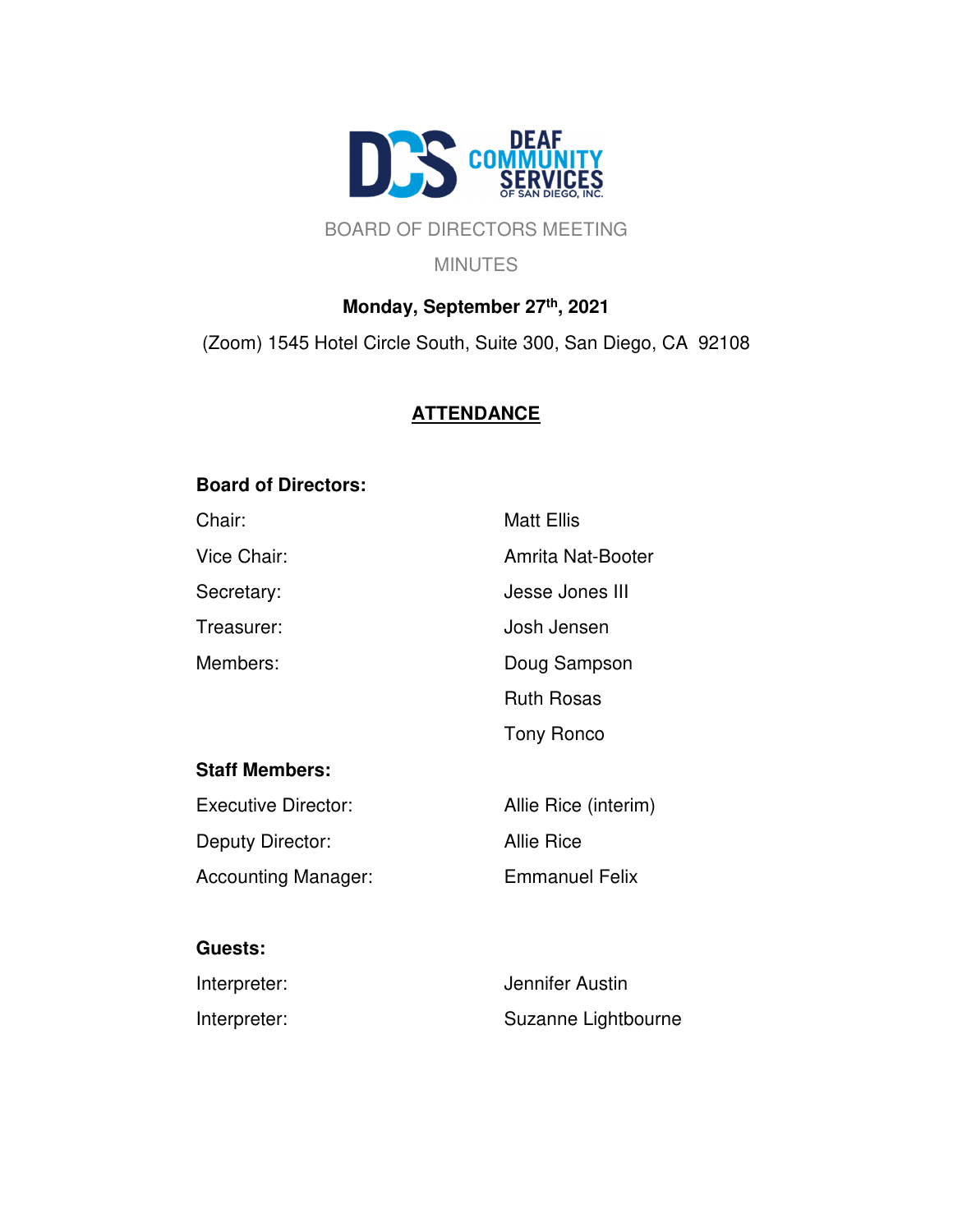### **MEETING**

### **Call to Order**

Ellis called the meeting to order at 6:03 PM.

### **Review of the Minutes**

The minutes from the August 30<sup>th</sup> meeting were not presented for review and had been tabled to next month's meeting for review and approval.

## **Chairperson's Report (Ellis)**

The board has been working on several different things including discussions on policies for the board and Deaf Community Services. We also met with 2 potential new board members, and we will let you know our decision soon and we will have more details on those.

The executive director search you can also see the search committee who is involved. Who is the chair and what their plans are. We are thrilled to have such a strong group representation so we hope the deaf community feels the same.

And the biggest thing this week is that the prospectus. The release of the prospectus is the Deaf Community Services profile, summary programs and services.

The executive director's job description is in there as well, and we will be releasing that soon so hopefully sometime this week. So please spread the word to the community and your other communities and please candidates send to DCS search... do we have any questions about that? That concludes my report.

## **Executive Director's Report (Rice)**

**COVID-19 Update:** Starting October 4th, DCS will be open three days a week - adding Wednesdays - from 10  $am - 3$  pm and will continue to meet in-person with clients/visitors by appointment only.

## **Administration**:

Salesforce: DCS is pleased to share that Donny Jacob joined us as an independent contractor in early August. Donny will work on Salesforce (full implementation as it has been incomplete), maintain and monitor the DCS website, and provide tech support during board meetings.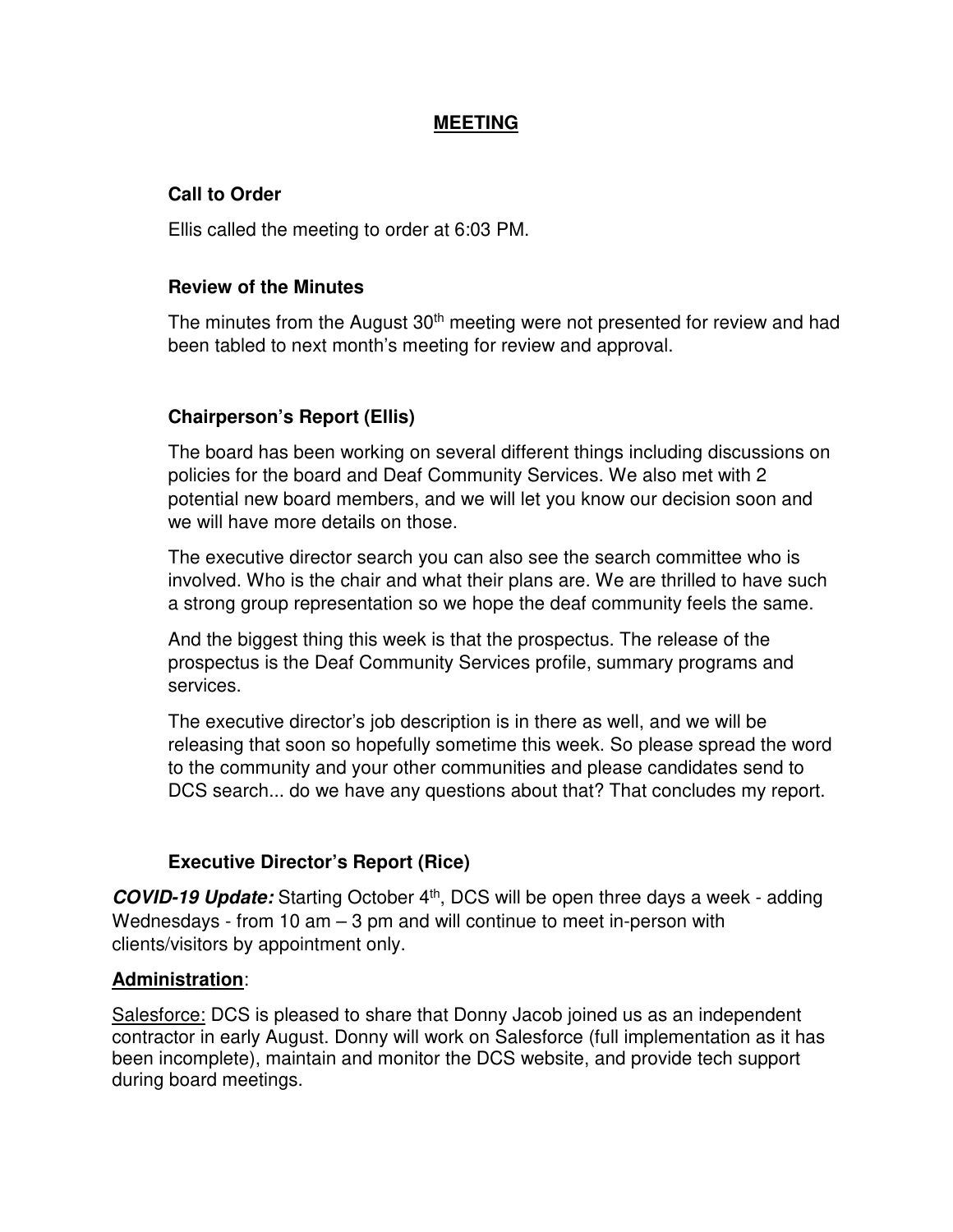Staffing Update: The Youth and Family Services (YFS) Director position has been filled. Her name is Kayla LaBruno and she joined DCS at the end of August. In addition, the Scheduler position has been filled. Her name is Alejandra Giron and she will start on Oct. 4<sup>th</sup> and one of our schedulers, Laura Kane, will transition out of her role as a scheduler and serve as a staff interpreter at DCS. There are several vacant positions and those are as follows: Executive Director, Clinical Director, Registered Alcohol and Drug Technician, Behavioral Health Therapist, Deaf Coach Coordinator, Deaf Advocate, and Interpreting Services Director.

## **Departments:**

## **Behavioral Health Department:**

| <b>Behavioral Health Services</b>  | July | Aug.           | YTD            |
|------------------------------------|------|----------------|----------------|
| Unduplicated clients (adult/child) | 6    |                | 7              |
| <b>DSS</b> cases                   | 2    | 0              | 2              |
| <b>Signs of Life (SOL)</b>         |      |                |                |
| <b>Unduplicated clients</b>        | 4    |                | $5^*$          |
| <b>SOC</b> vacancies               | 1    | $\overline{2}$ | 3              |
| SOC2 (SOH) vacancies               | 2    | ∩              | $\overline{2}$ |
| <b>Clubhouse</b>                   |      |                |                |
| <b>Unduplicated clients</b>        | 21   | 7              | 28             |
| <b>Client contacts</b>             | 126  | 137            | 263            |

\*12 active cases for SOL.

## **Interpreting Services:**

|                                  | July | Aug. | YTD |
|----------------------------------|------|------|-----|
| Total # of Requests              | 321  | 423  | 744 |
| Total # of Last Minute Requests  | 33   | 41   | 74  |
| # of Last Minute Requests Filled | 28   | 33   | 61  |
| Total # of Community Requests    | 300  | 347  | 647 |
| # of Community Requests Filled   | 293  | 333  | 626 |
| Total # of Educational Requests  | 27   | 108  | 135 |
| # of Educational Requests Filled | 26   | 89   | 115 |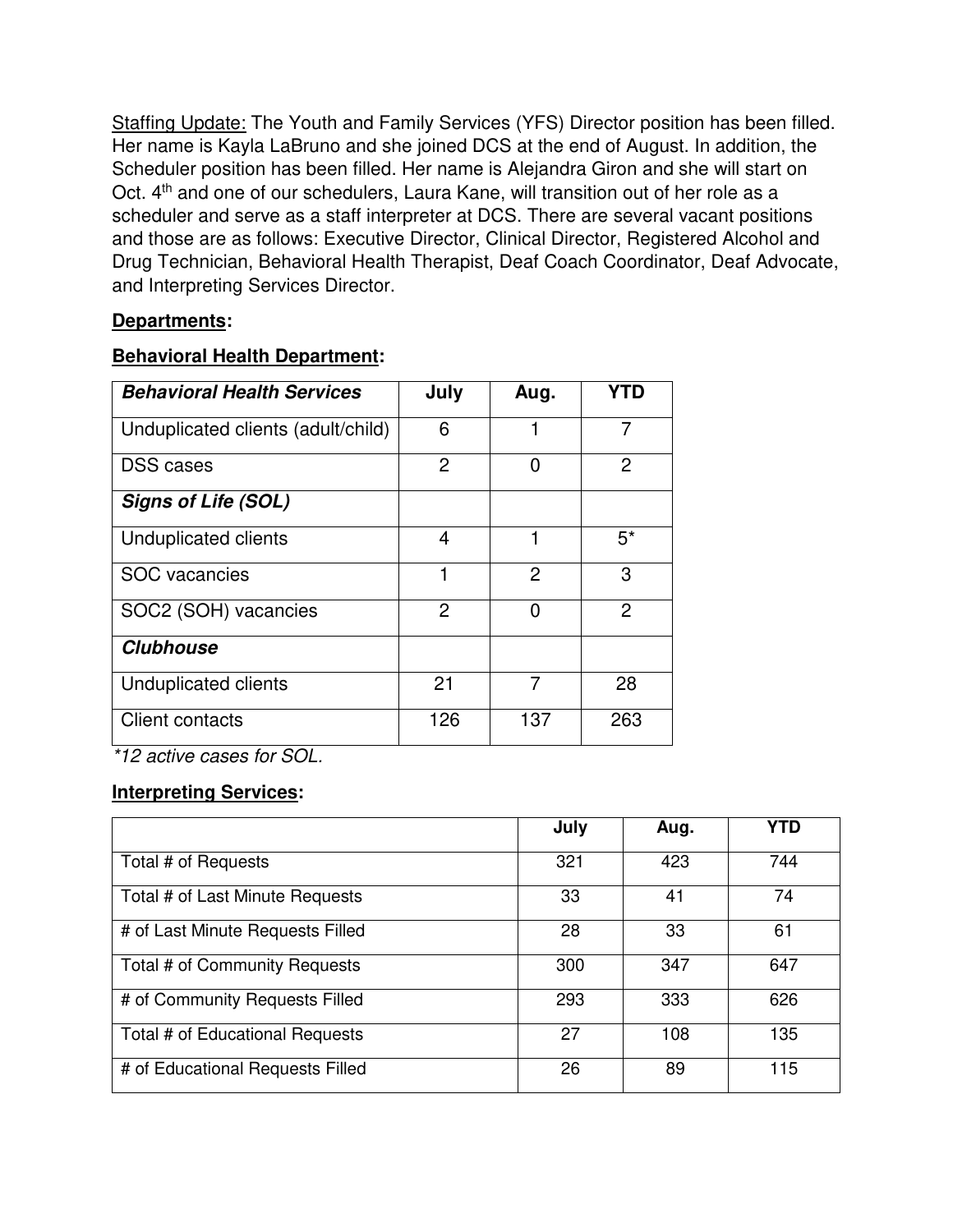| # of requests canceled (Billable)            | 38 | 39 |    |
|----------------------------------------------|----|----|----|
| # of requests canceled (non-billable)        | 26 | 42 | 68 |
| # of Trilingual Interpreting Requests Filled |    |    |    |
| # of Requests for CART Services Filled       | O  | 2  |    |
| # of DeafBlind Interpreting Requests Filled  | 13 | 17 | 30 |
| # of Deaf Interpreter Requests Filled        | 6  | 14 | 20 |
| Total Requests of Pro Bono Services Provided | 3  | 3  | 6  |

## **Employment Services:**

|                       | July | Aug. | YTD |
|-----------------------|------|------|-----|
| Enrollment            |      |      | 19  |
| Job Placements        |      |      |     |
| (Goal: 62 placements) |      |      |     |

# **Adult Literacy Services:**

|                                      | July           | Aug. | <b>YTD</b>     |
|--------------------------------------|----------------|------|----------------|
| <b>LEAD</b>                          |                |      |                |
| Unduplicated trainees (combined)     | 8              | 6    | $14*$          |
| HQ                                   | 6              | 0    | 6              |
| <b>NCO</b>                           | $\overline{2}$ | 0    | $\overline{2}$ |
| <b>PVSA</b>                          |                |      |                |
| Unduplicated participants (combined) | 3              | 0    | 3              |
| HQ                                   | 3              | 0    | 3              |
| <b>NCO</b>                           | O              | 0    |                |

\*Duplicated trainees; another metric will be added to reflect duplicated trainees.

# **Youth and Family Services**:

| <b>Deaf Mentorship Program</b> | July | Aug. | YTD |
|--------------------------------|------|------|-----|
| Unduplicated # of families     |      |      |     |
| Deaf coaches                   |      |      |     |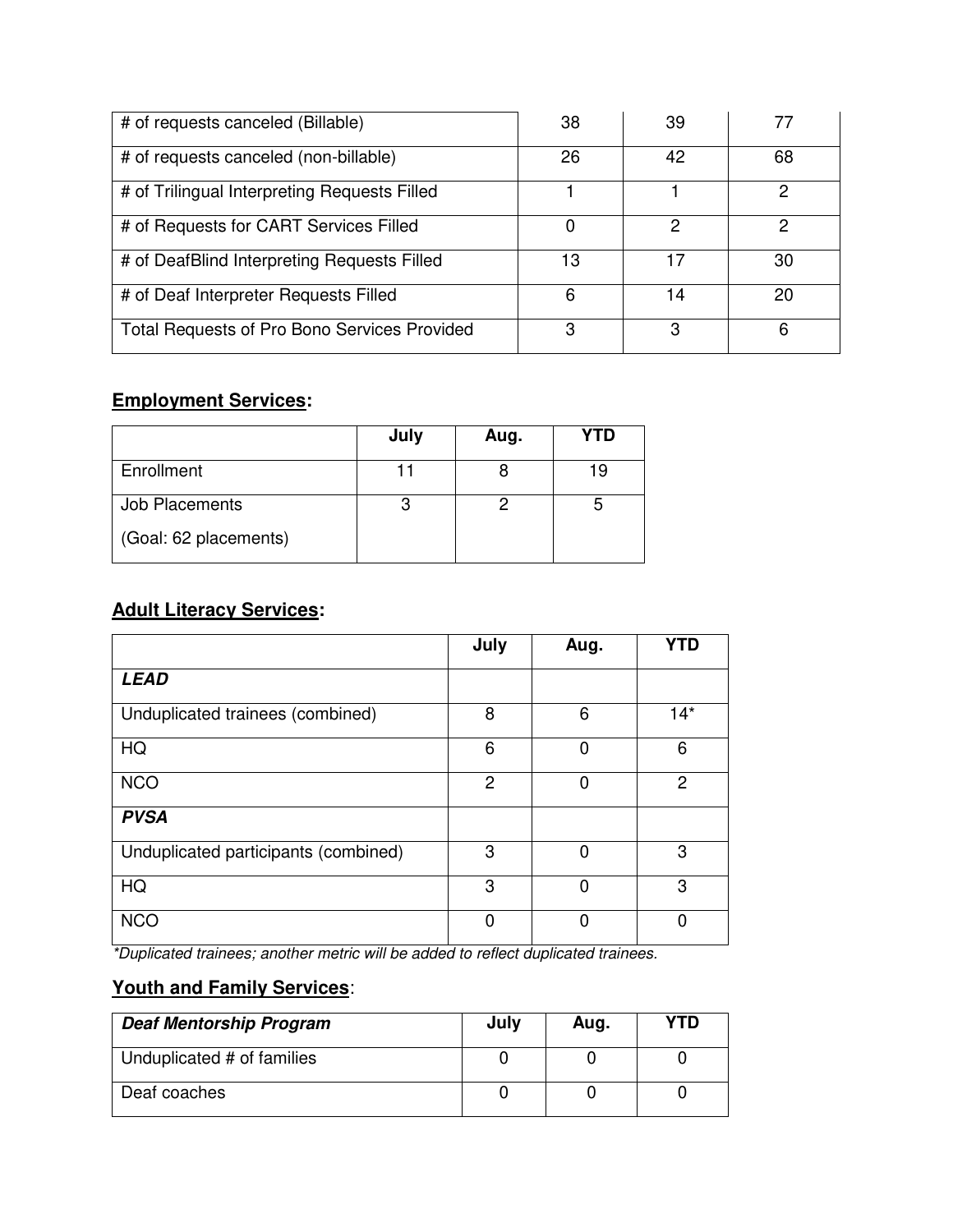| # of families on the wait list  | 0   | 0        | $\Omega$ |
|---------------------------------|-----|----------|----------|
| e5                              | n/a | n/a      | n/a      |
| <b>Family ASL</b>               |     |          |          |
| # of participants               | n/a | n/a      | n/a      |
| # of families in attendance     | n/a | n/a      | n/a      |
| (Merry Mondays)                 |     |          |          |
| <b>BBBS</b>                     |     |          |          |
| # of matches                    | 3   | $\Omega$ | 0        |
| # of Bigs on the wait list      | 5   | 5        | 5        |
| # of Littles on the wait list   | 21  | 21       | 21       |
| Deaf Youth Literacy Camp (DYLC) | n/a | n/a      | n/a      |

**Update:** The virtual DYLC took place from August 2 – 6. The DYLC Camp Coordinator, Shannon Gilliland, planned the entire camp. A total of 14 campers (2020 DYLC: 15 campers) participated in the camp. Thank you, Shannon and her amazing team, for coordinating and pulling it off in such a short time! Also, three employees participated in the Deaf Coach Training led by NorCal and LEAD-K at the end of August.

## **Client Support Services:**

|                                   | July | Aug. |     |
|-----------------------------------|------|------|-----|
| <b>Advocacy Services</b>          |      |      |     |
| Unduplicated clients (combined)   | 12   | 6    | 18  |
| <b>Client Contacts (combined)</b> | 124  | 136  | 260 |
| <b>Information and Referrals</b>  |      |      |     |
| Referrals (combined)              | 183  | 262  | 445 |

## **Media:**

|                     | July  | Aug.  | <b>YTD</b> |
|---------------------|-------|-------|------------|
| <b>FB Likes</b>     | n/a   | n/a   | n/a        |
| <b>FB Followers</b> | 6,230 | 6,425 | 12,655     |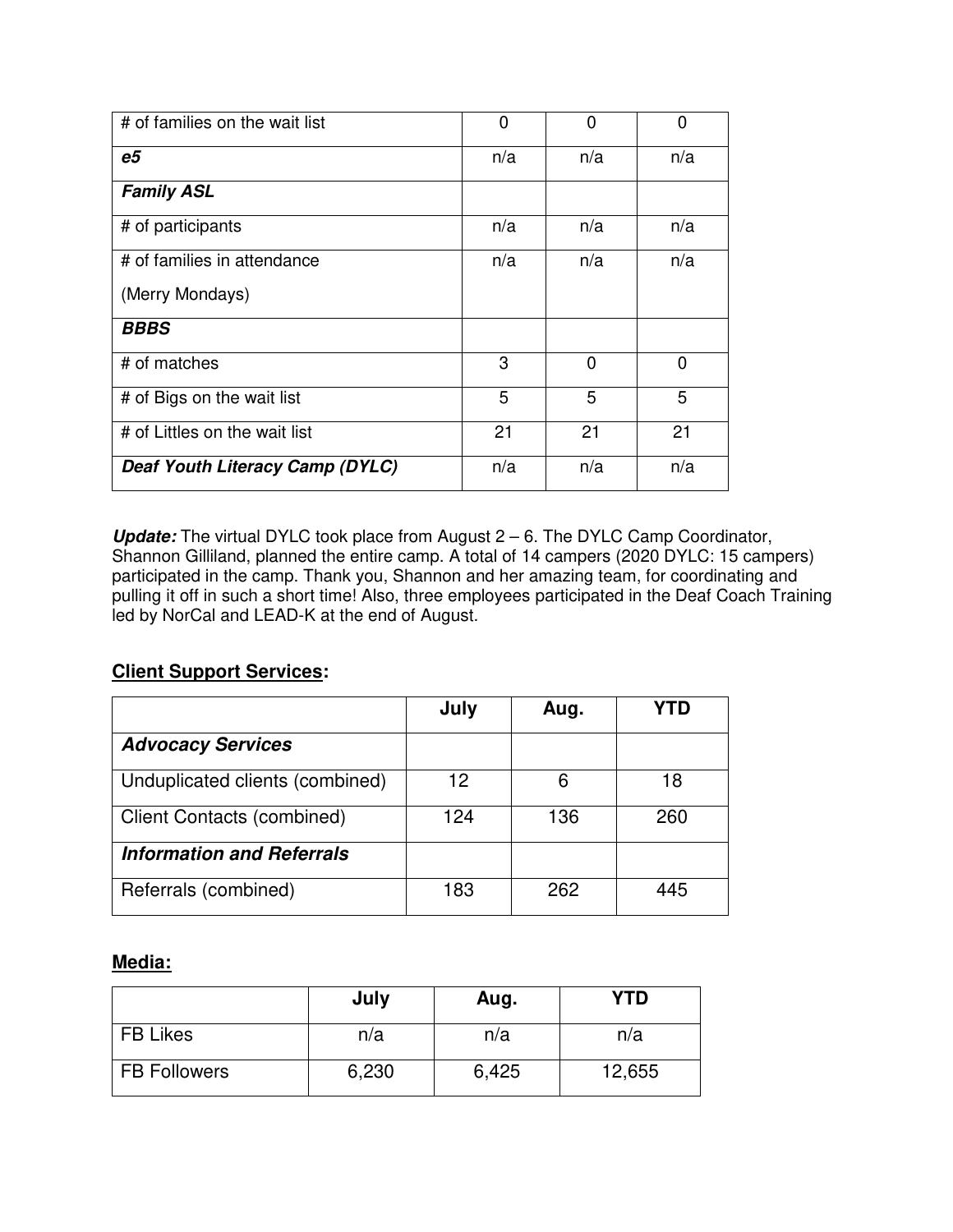| Twitter                   | 4,319 | 4,338 | 8,657 |
|---------------------------|-------|-------|-------|
| Instagram                 | 2,963 | 2,997 | 5,960 |
| YouTube                   | 694   | 710   | 1,404 |
| Subscriber                | n/a   | n/a   | n/a   |
| <b>DCS Website Users*</b> | n/a   | n/a   | n/a   |

\*This represents the number of people who have visited the DCS website, even if they have visited the site multiple time.

**Events:** No events in August. Related to the Holiday Party in December, DCS has decided to host it differently this year. Since DCS will not be having its annual Holiday Party, DCS will be hosting its annual Toy Drive at the DCS Headquarters and it will be a contactless drive-through event. Donations/gifts for the Toy Drive will be distributed during the drive-through event. Be on the lookout for more details soon.

## **Financial Report (Jensen)**

Hello everyone! We had a meeting last week, and we were able to review the budget again for 21-22 FY. There are still some points that need to be revised or researched before we can make it official. For the financial statements, we are now working on finalizing 19-20 FY to be able to start closing the 20-21 FY. Once 20-21 FY is completed, we will be able to show accurate data. We voted to change our finance committee meeting schedule to Thursday before the monthly board meeting which occurs on the last Monday of every month. Thank you!

## **Fundraising Committee Report (Rosas for Preston)**

Hi everyone I am going to be sharing for Laura. She wanted to let you know that we have a date for the gala. It's on the calendar for may 12th, 2022. -- the 14th I'm sorry. The 14th excuse me. May 14th, 2022 at Fairbanks ranch country club. And we need volunteers please to join the fundraising committee. If you're interested please join, thank you. Laura Preston is the gala chair.

### **Personnel Committee (Nat-Booter)**

Hi just want to let you know we are working on revising the job descriptions so hopefully we can get that completed soon. Thank you.

## **Deaf Service Advisory Council (Rosas)**

Yeah, I sent a video out to the community, we need you. We need members to join and we need a chair. We need vice chair. We need a secretary as well. So please do contact me if you're interested in joining. You can e-mail DSAC@DCSofSD.org thank you.